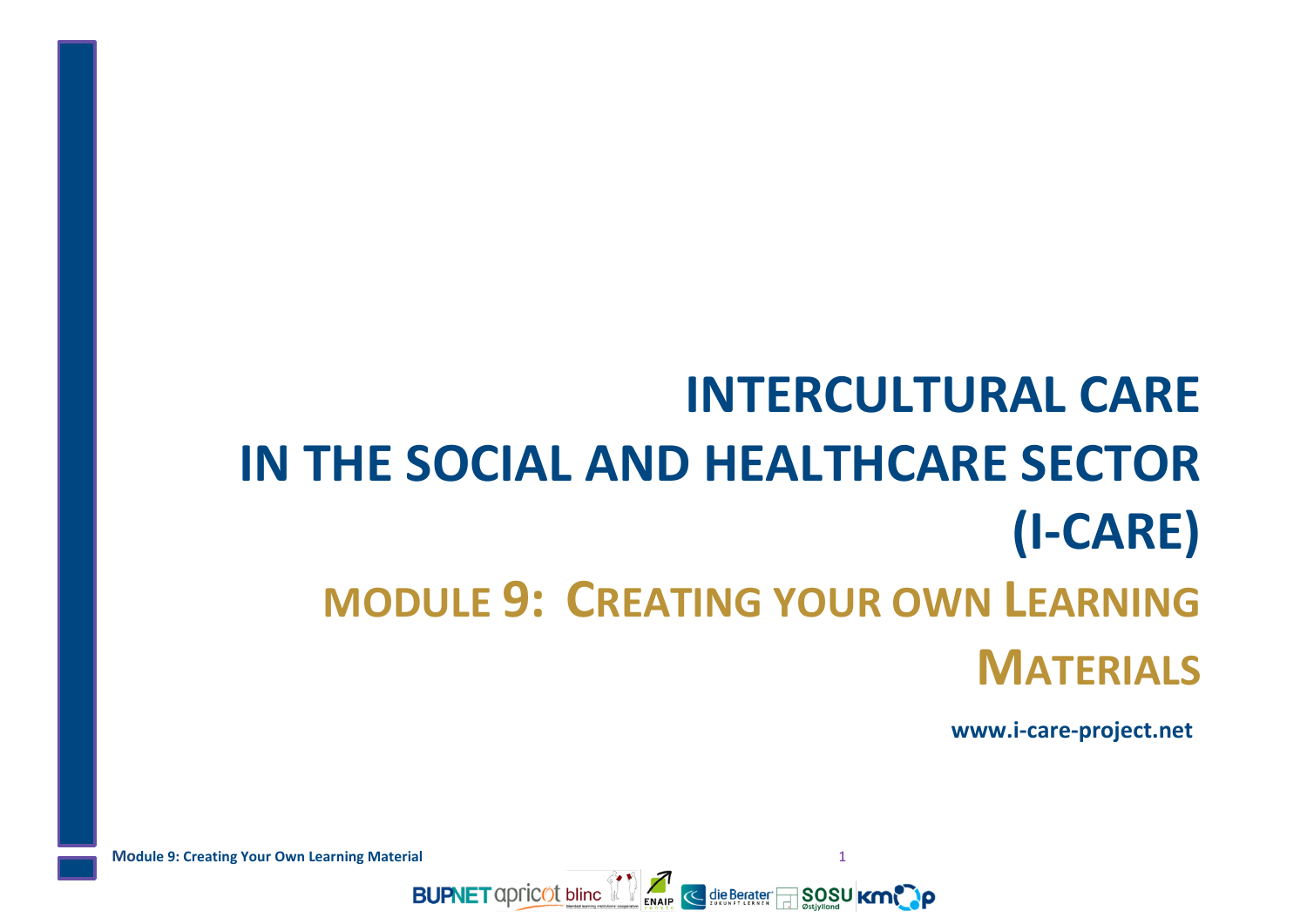#### **Project Information**

| Project title:       | INTERCULTURAL CARE IN THE SOCIAL AND HEALTHCARE SECTOR (I-CARE)             |
|----------------------|-----------------------------------------------------------------------------|
| Project number:      | 2019-1-UK01-KA202-061433                                                    |
| Sub-programme or KA: | Key Action 2: Cooperation for innovation and the exchange of good practices |
| Authoring partner:   | <b>BUPNET and blinc</b>                                                     |
| Date of preparation: | June 2021                                                                   |



This work is licensed under the Creative Commons<br>Attribution-NonCommercial-ShareAlike 4.0 License @ 2021 by I-CARE Consortium

The European Commission support for the production of this publication does not constitute endorsement of the contents which reflects the views only of the authors, and the Commission cannot be held responsible for any use which may be made of the information contained therein.

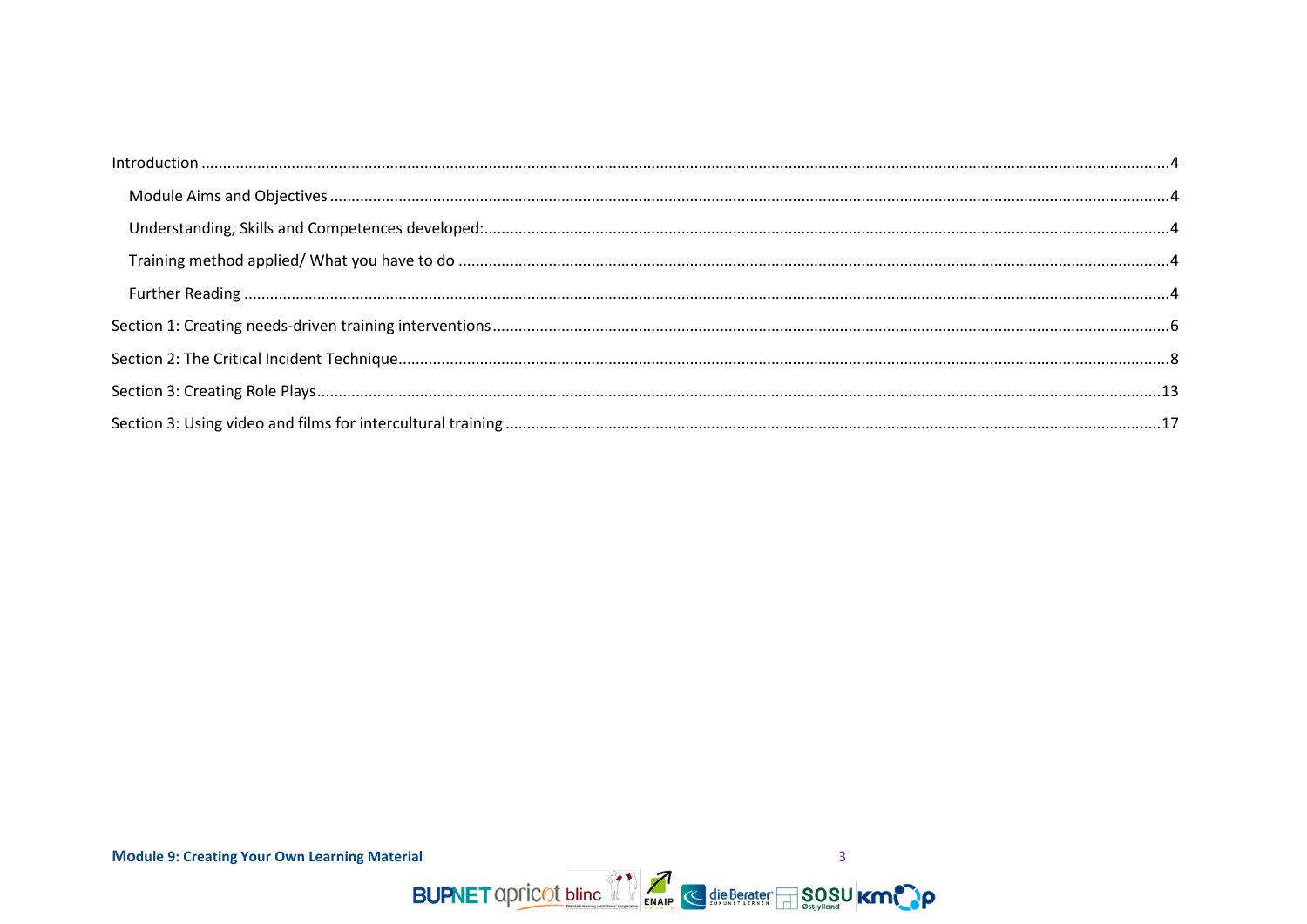# <span id="page-3-0"></span>**Introduction**

This module aims to enable you to design a needs-based training intervention including development of your own learning material. Exemplary methods to design Critical Incident exercises, role plays, and video material are described.

#### <span id="page-3-1"></span>**Module Aims and Objectives**

The purpose of this module is for learners to:

- $\Box$  Understand how a needs-driven training intervention can be designed
- $\overline{\mathbb{P}}$  Get to know methods and tools to design own learning materials

#### **Learning Outcomes**

After studying this module you will be able to:

- $\overline{\mathbb{P}}$  Know which steps to apply for a need's assessment
- Understand the "Critical Incident Technique"
- $\overline{\mathbb{P}}$  Develop your own role plays
- $\overline{\mathbb{P}}$  Work with video and film in your training

#### <span id="page-3-2"></span>**Understanding, Skills and Competences developed:**

- Planning competence for developing needs-driven training Ģ
- Methodological and design competence ģ

## <span id="page-3-3"></span>**Training method applied/ What you have to do**

This module is available as e-learning and also it involves

- $\Box$  Reading background information on the subject of the module.
- Putting into practice what you have learned Ģ

#### **Duration: 2 hours**

#### <span id="page-3-4"></span>**Further Reading**

You will also find a range of supporting resource materials for further information, available in the **I-CARE Toolbox** and on the **I-CARE App.**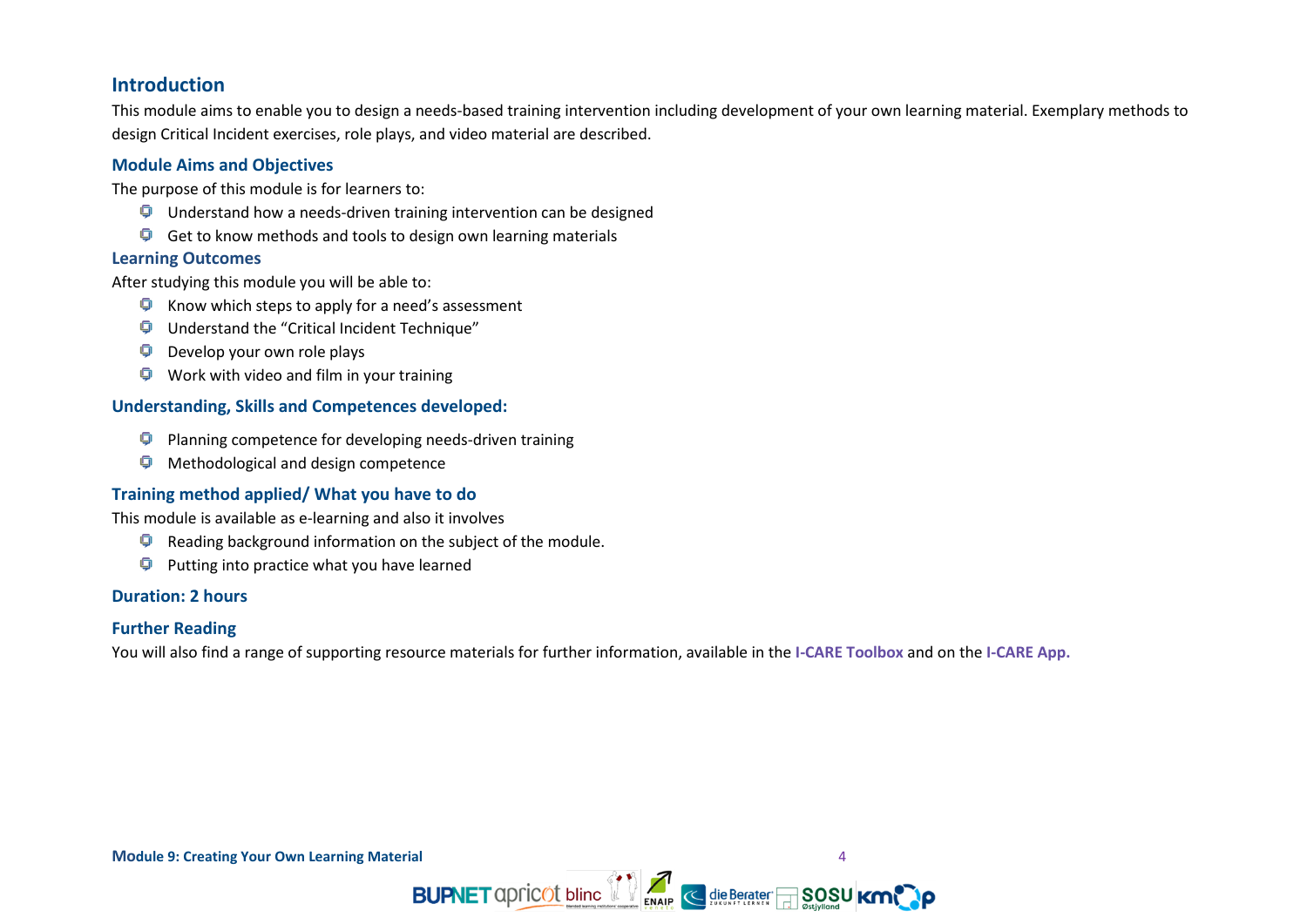# **KEY TO SYMBOLS**



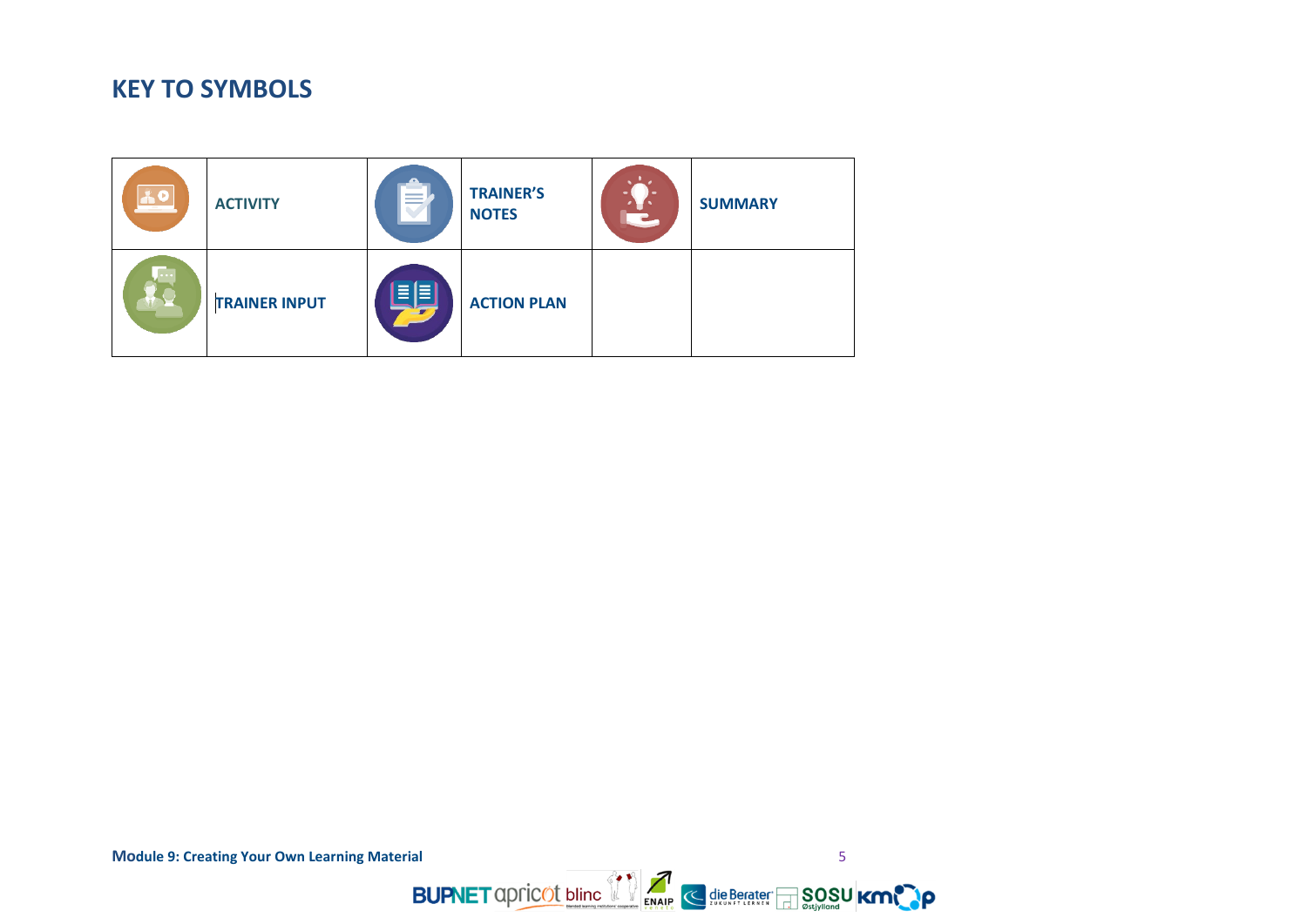# <span id="page-5-0"></span>**Section 1: Creating needs-driven training interventions**



Source: Hans Traxler, Chancengleichheit, in: Michael Klant , [Hrsg.] , Schul-Spott : Karikaturen aus 2500 Jahren Pädagogik ,Fackelträger, Hannover 1983, S. 25

Not all training interventions are suitable for all learners. The best way to meet the needs of your learners is to adapt the learning materials to their specific situation or to even develop suitable learning material yourself addressing your learners needs specifically.

Conducting a needs assessment can help to make your training more needs-driven. The following steps can be undertaken to implement a full-scale training intervention including a needs assessment (Rundle/Cavalho/Robinson 2002):

1. Meet with management in order to clarify the training objectives and ensure their commitment to organisational change.



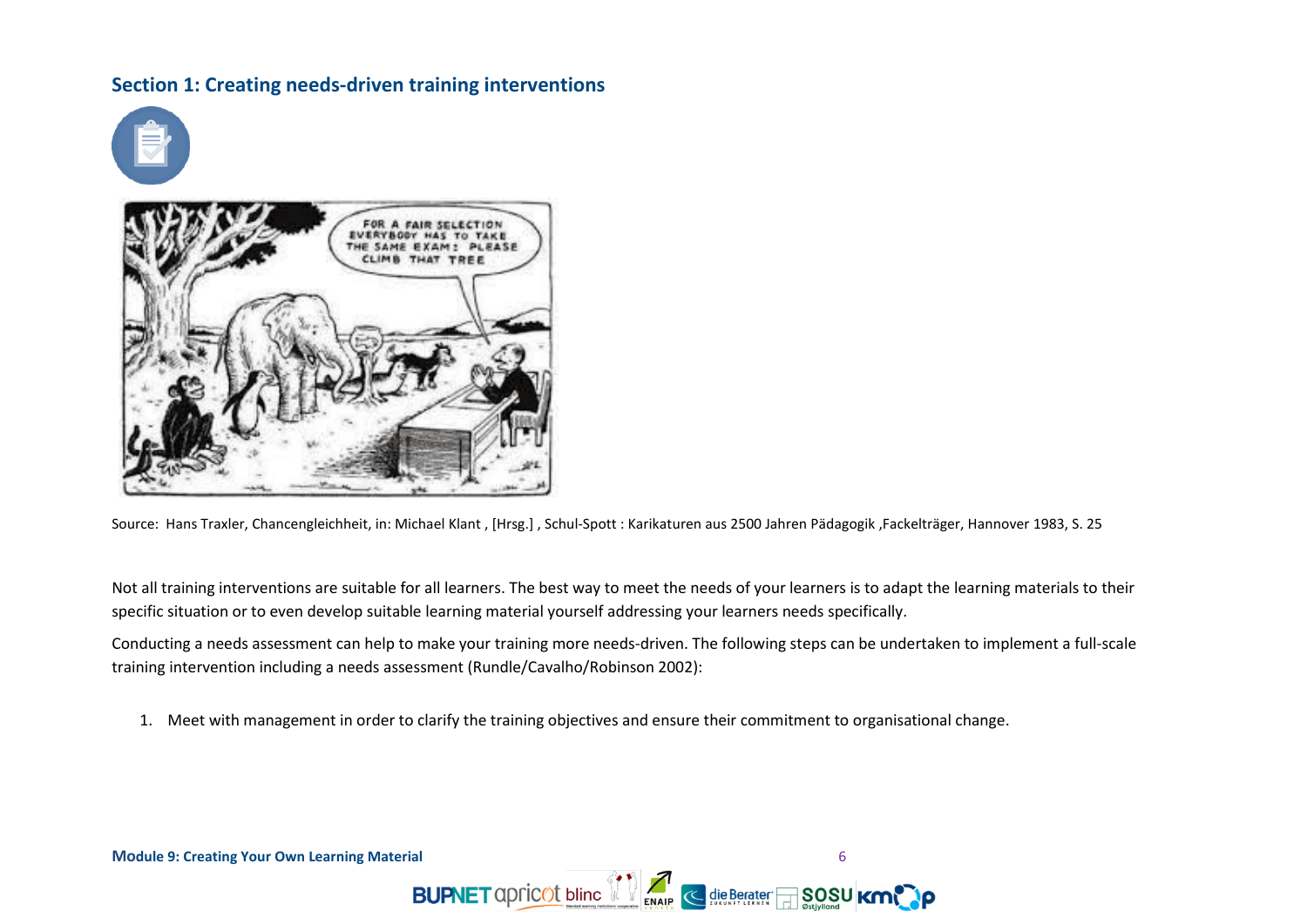- 2. Conduct a needs assessment to determine the organisation's culture, the needs of diverse consumers and level of support for diversity training using one or a combination of the following tools.
	- $\Box$  Interviews with individual employees and/or consumers
	- $\overline{\mathbb{P}}$  Employee and/or client focus groups
	- Organisation-wide questionnaires
- 3. Compile the needs assessments findings, analyse the outcomes, and write a report.
- 4. Use the needs assessment process as an opportunity to generate support for the training and to gather information on specific issues of concern to managers, employees, and consumers. This information can be used to customise the workshop by designing and including relevant case studies, role plays and exercises.
- 5. Meet with management to discuss the outcome of the need's assessment and a possible training design.
- 6. Design the training based on information obtained from the needs assessment.

# **ACTIVITY**

<span id="page-6-0"></span>Plan a needs assessment for your next training following the steps mentioned above.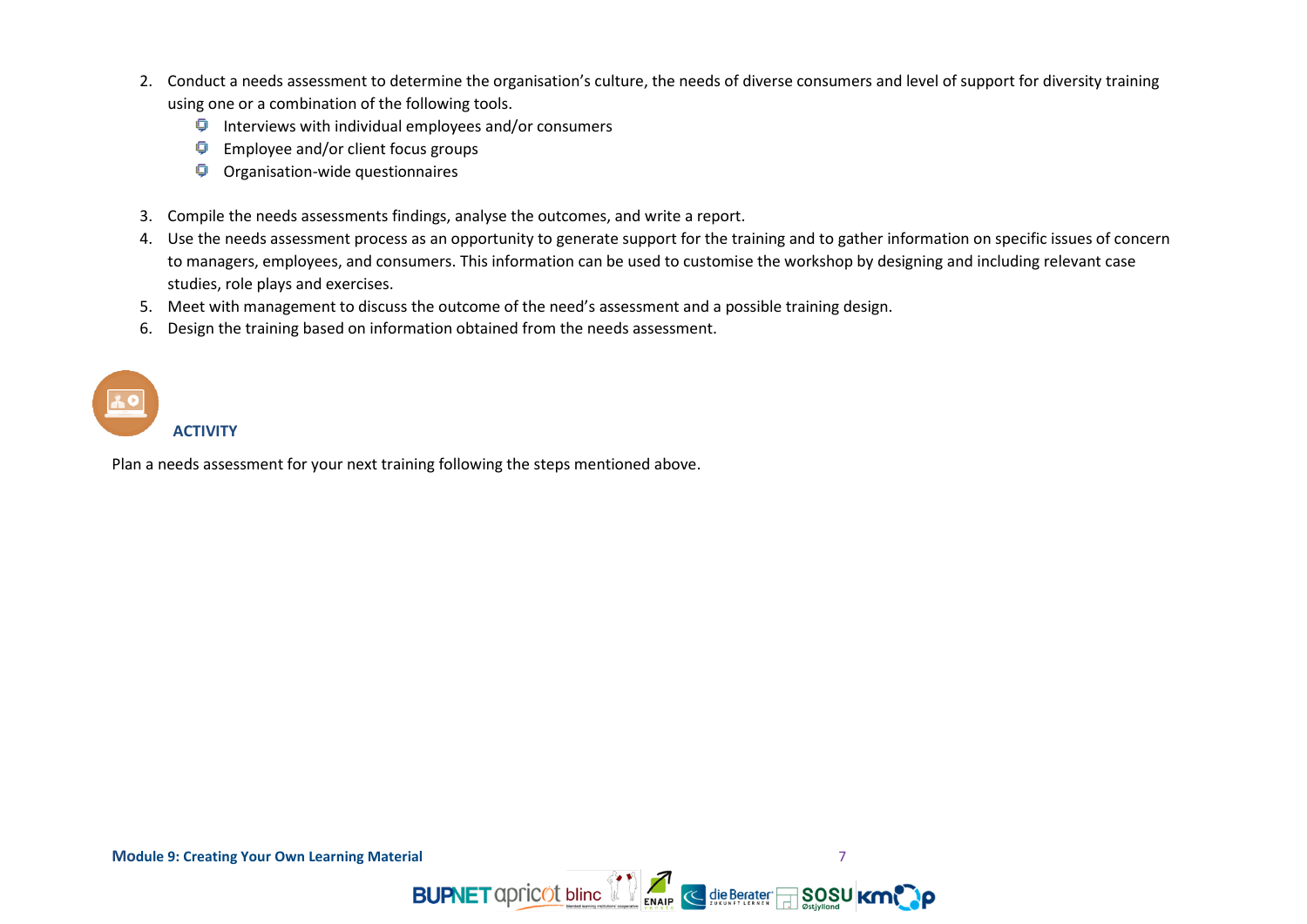# **Section 2: The Critical Incident Technique**



#### Introduction

One way of gathering information on the needs of your learners and using this information within your own trainings is to use the so-called "Critical incident technique" (CIT). According to Hiller (2009) critical incidents can be used in intercultural education to create learning materials. In general, the term "critical incidents" is used in this context to describe situations in which a misunderstanding, problem or conflict arises due to cultural differences between the interaction partners (Hiller 2009, p.1).

#### Example:

Within the European project INTEGRATION a German kindergarten team used the "Critical Incident Questionnaire" (see annex) to have their staff report on the conflict situations that had recently arisen in their everyday work, with regard to parents from different cultures. One of the conflict situations reported was then chosen to inform and develop a training programme for kindergarten staff in similar organisations. A scenario was created, and the situation transferred to a short film episode to be integrated into e-learning training.

Short description of the episode:

A father of Chinese origin asked to speak with his son's nursery teacher because he was concerned. He made accusations that his son was being scolded and had to eat food from the floor. This had apparently been reported to him by his son. Although he talked very seriously about the issue, he reacted with a smile to pedagogical explanations concerning the different developmental phases of a child and to the hint that the educators at the day care centre have many years of experience and would never mistreat a child in that way. The nursery teacher was confused about this reaction and was unsure what it would mean.

These kinds of incidents can be a basis for discussion about cultural differences and ways to approach intercultural conflicts in a specific environment. They can highlight the specific needs for intercultural learning and provide hints about the situations that might need to be reflected upon and improved.

If larger numbers of critical incidents are collected in a specific context, they can also be used to research frequently occurring communication conflicts in a specific context. Grosch & Groß (2005) distinguish between the following three possible uses of critical incidents:

**BUPNET** apricot bline  $\mathbb{Z}$  **M**  $\leq$  die Berater **SOSU** Kr

Critical incidents as a training material with the purpose to use them within training and learn from them9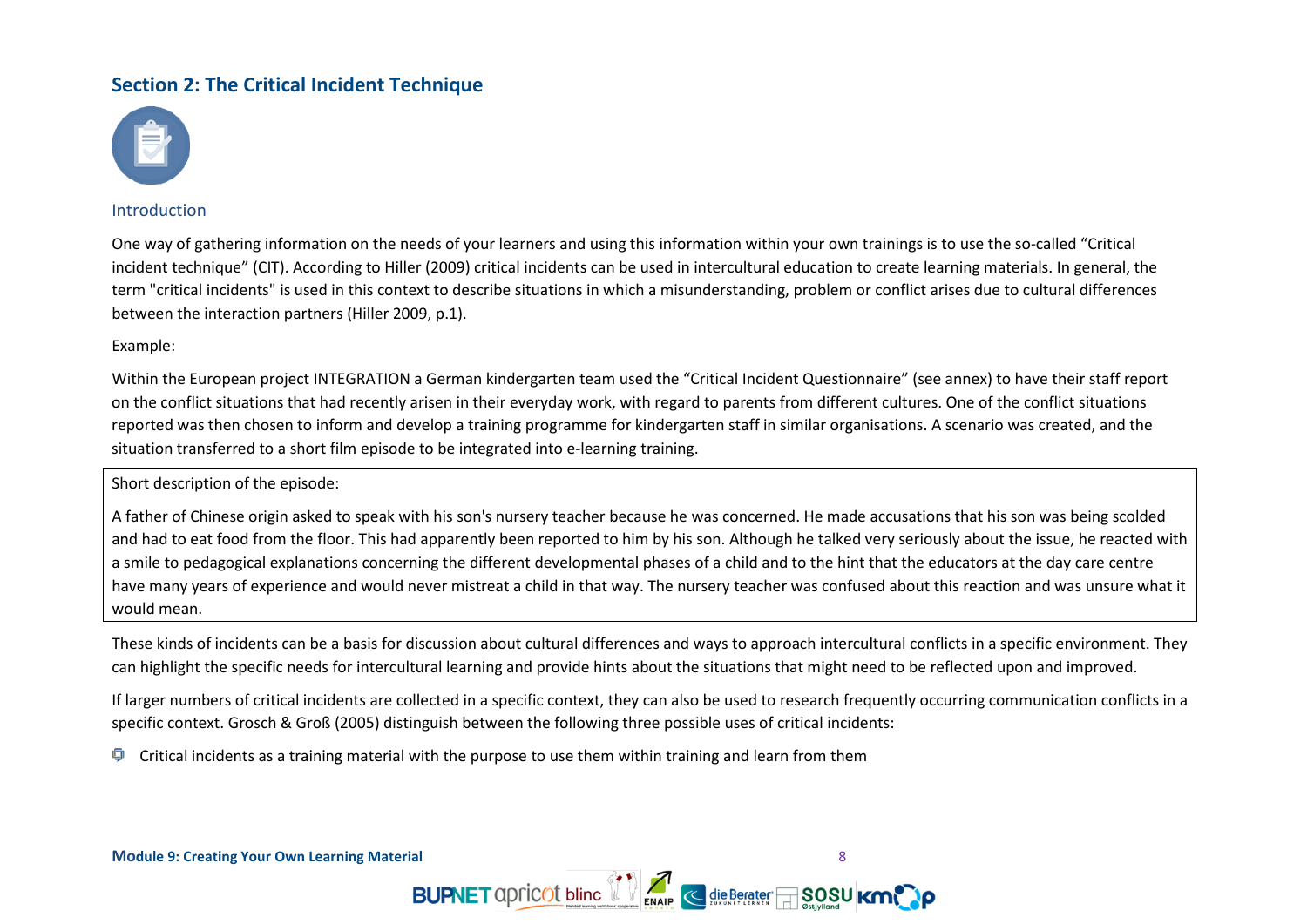- g Critical incidents as an instrument for assessing cross-cultural situations specific to the profession and relevant areas of conflict in intercultural communication in everyday working life
- Critical incidents as an evaluation instrument for evaluating the effects and learning successes of participants in intercultural trainings g
- Critical incidents as an assessment and diagnosis tool to record, classify or select applicant's previous intercultural knowledge, experience, and Ģ competences (Grosch / Groß 2005, p.236).

## Generating Critical Incidents

The easiest way to work with critical incidents within a training session is to have your learners report their critical incidents within your training with a follow up analysis and discussion of the whole group.

If critical incidents other than those reported by the participants that are present are to be used for training purposes, they must first be collected and then processed. The originator of the "critical incident technique" J.C. Flanagan (1954) suggests collecting data either through direct observation of behaviour or by using surveys (e.g. interviews, group interviews, questionnaires).

When conducting interviews on critical incidents Göbel (2003) suggests the following topics:

- Description of the event g
- How did the event occur? g
- When did the event occur? g
- Description of relevant details g
- List of those involved G
- Own role in the situation G
- g Analysis of the incident

Göbel (2003) recommends conducting the interview as an individual interview or in a group interview, depending on the question and the situation. The advantage of an individual interview is a higher degree of intimacy and confidentiality, but they do require a significant amount of time and resources. The group interview, on the other hand, is a time-saving option in which several people can be interviewed about a topic at the same time. Another advantage of group interviews is that specific topics can emerge through the dynamics of the interaction between the participants.

Another possibility would be to develop a standardised questionnaire. Flechsig has developed the "critical incident questionnaire" (see annex).

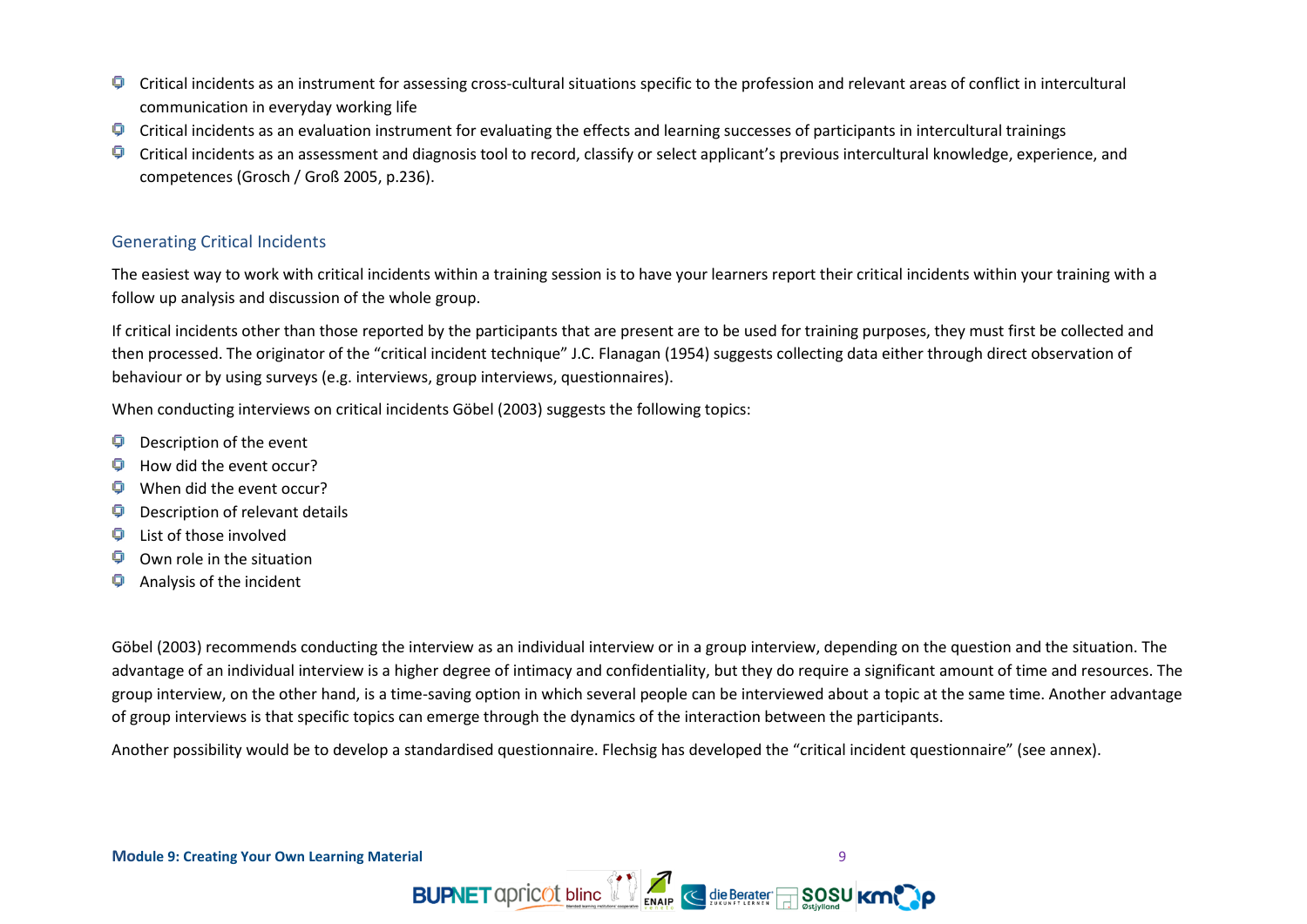# Selecting and Creating Critical Incident Episodes:

In order to select suitable cases for a training programme from the results of a critical incident survey, Wight (1995) recommends first identifying the range of tasks the learner has and the intercultural situations to be anticipated in this context. Critical incidents should be selected on the basis of relevance, the broadest possible coverage of crucial situations, as well as the possibility of providing an insight into fundamental cultural differences and the problems and misunderstandings that may result from them (Wight 1995, p.129).

When creating critical incident episodes from collected data to be used for training purposes, Wight (1995) states that the following criteria should be considered. The episodes should:

- $\Box$  be short and concise and contain only the information that is needed for the exercise,
- $\Box$  not be too complex and focused on one particular aspect,
- contain enough background information to be able to classify the situation, but not anticipate the reasons for the events, Ģ
- not contain clues as to the reasons for certain behaviours. ģ

Finally, incidents should be proofread by people from the respective cultural groups involved. Further criteria for a final review are the clarity and accuracy as well as the diversity and relevance of the potential conflicts presented.

#### Using critical incidents in a training session

Critical incidents can be used both at the beginning of a training programme and later on. By using them early, learners can be confronted with situations they may not know how to interpret. This could create awareness of the need for intercultural learning in a practical context and of the importance of one's own cultural imprint in certain contexts. Alternatively, critical incidents could be used later in the training to give specific examples of situations in which cultural differences manifest themselves and to test the learners' ability to transfer their acquired knowledge (Wight 1995.p.131).

Critical incidents can also be integrated into intercultural education contexts in many different ways. In the following, some variants will be outlined:

- $\Box$  Discussion of learner-generated critical incidents
- **D** Critical Incident Exercises
- G Cultural Sensitizers
- Ģ Critical incident role playing

#### **Discussion of learner-generated critical incidents:**

In this variant, learners are asked whilst taking part in the training, to report on cases they have experienced themselves. If possible, the incidents should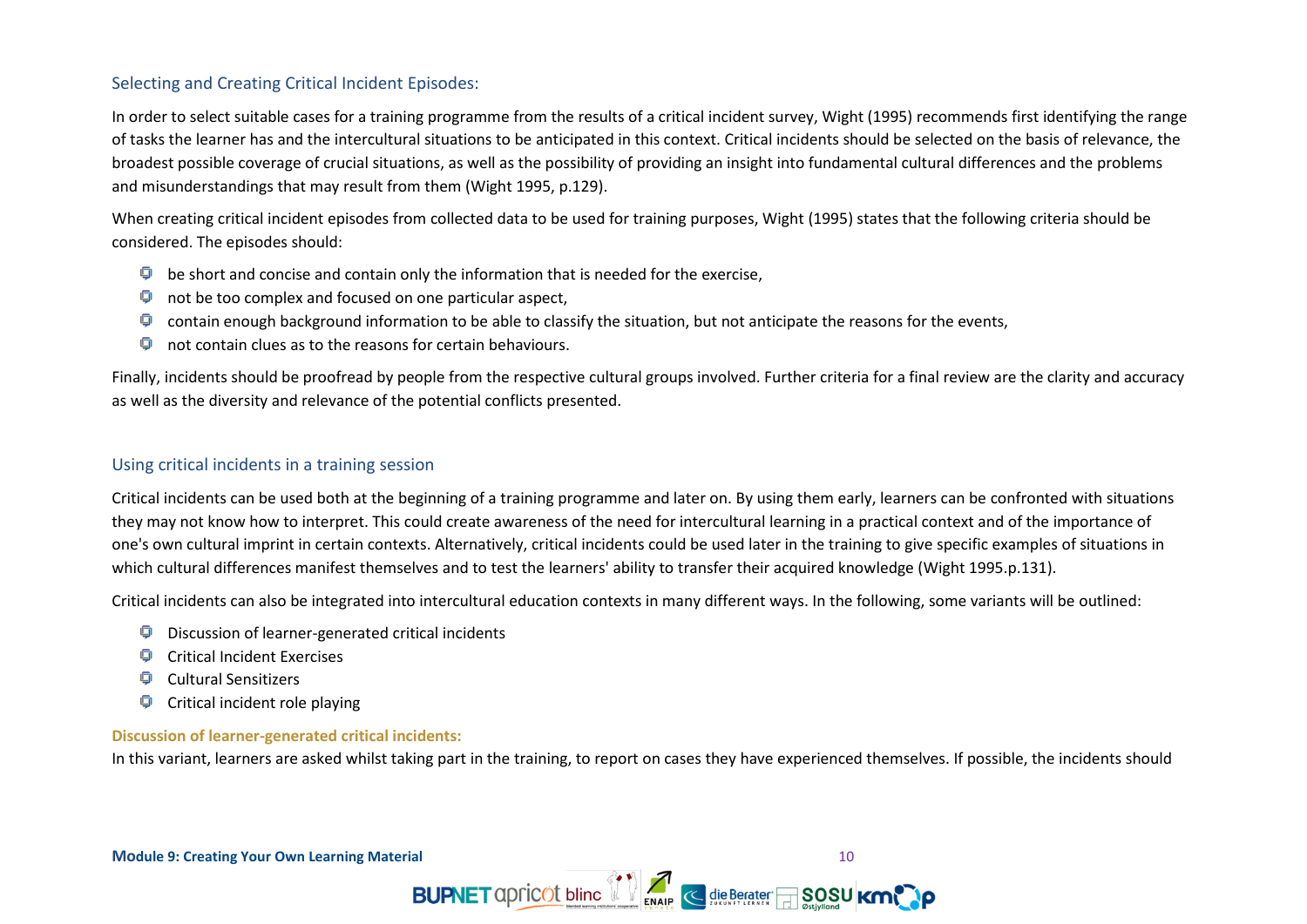be written down with the help of given categories in questionnaires, forms, or checklists. It is important that the learners avoid interpretative and evaluative statements in their descriptions.

The cases are then presented in plenary. This can be done, for example, by collecting the cases in a "wall newspaper" and selecting and discussing individual cases. Possible alternative explanations and courses of action should be addressed in the discussion of the cases (Flechsig 2001, p.89).

Sebihi presents a media-supported variant of learner-generated critical incidents (Sebihi 2007). Within the framework of his study, an internet platform was created for the exchange between Arab and German students, which enables a collection of critical incidents and their further interpretation (Sebihi 2007).

#### **Critical Incident Exercises:**

For Critical Incident Exercises (CIE), critical incidents are prepared in the form of episodes. Learners first work through an episode individually. Then they can be guided to reflect individually or in small groups on possible explanations with regard to the perception, interests and intentions of the persons involved as well as possible consequences and further developments of the case described. The results are then discussed in plenary (Wight 1995, p.128ff).

The episodes can be prepared and used in different ways (Flechsig 2001, p. 88):

1) The episodes are described in the "first person" from the point of view of the different persons involved. In doing so, different intercultural orientations of the persons concerned should become clear.

2) The episodes are described from the point of view of an expert or a neutral observer. The learners should then retell the case from the perspective of the persons involved in the first person, expressing their respective self-images. Then they have to work out the external images that the people involved have of the others as well as the reciprocal external images (i.e. the external images in relation to myself that I think the others supposedly have).

3) The episodes are written as open cases from the perspective of an outside observer. The learners should work out different perspectives and form their own hypotheses that relate to differences in cultural orientations. In addition to the pure case description, interpretation aids can be used. Interpretive aids can contain clues that can contribute to the interpretation of the case at hand, such as information about typical values, behaviour, or forms of communication of the respective cultural communities.

#### **Cultural Sensitizer:**

The cultural sensitizer is an individual learning activity. In the cultural sensitizer (Lange 1994) each critical incident episode is followed by three, four or five interpretations. Alternative explanations can be developed by experts based on research or questioning members of different cultures about possible

**BUPNET** apricot bline  $\frac{1}{2}$  alle Berater and **SOSU** Km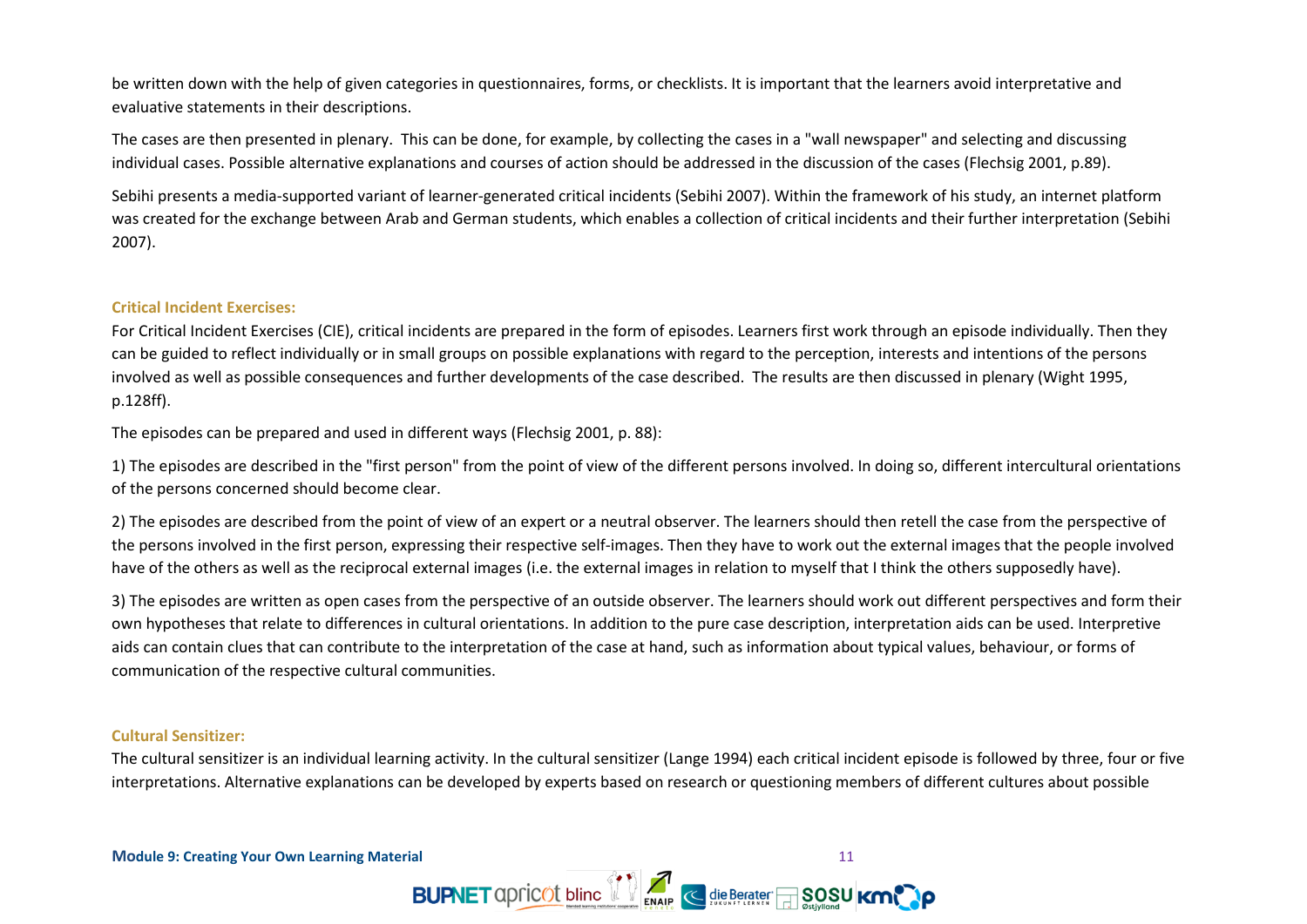interpretations. The learner chooses one of the interpretations, then checks to see whether it is the preferred interpretation. Subsequent feedback is given to the learner on their choice. Having chosen the most appropriate explanation the learner receives positive feedback, some additional information about the role of cultural aspects in the situation and then continues with the next episode. After a less appropriate choice there is a discussion about why the interpretation is not the preferred one. The learner will be asked to read the episode again carefully and choose an alternative. The training material can be presented in the form of a book or via internet/e-learning. Both can be worked on without any help or under guidance of a coach.

#### **Critical Incident role playing:**

It is also possible to combine critical incident episodes with role-playing. When using role-play small groups of learners choose a critical incident episode, assign different people to play each part, decide upon the basic elements of the dialogue and then play out the episode for the whole group. A good question for trainers to use following the role play is:

What did you learn above and beyond what would you have learned by simply reading the episode?

You might also assign a group of observers who can give feedback to the role-players after the role-play.



Think about how you would use the Critical Incident Technique when designing your next training. Make notes on your ideas and plans.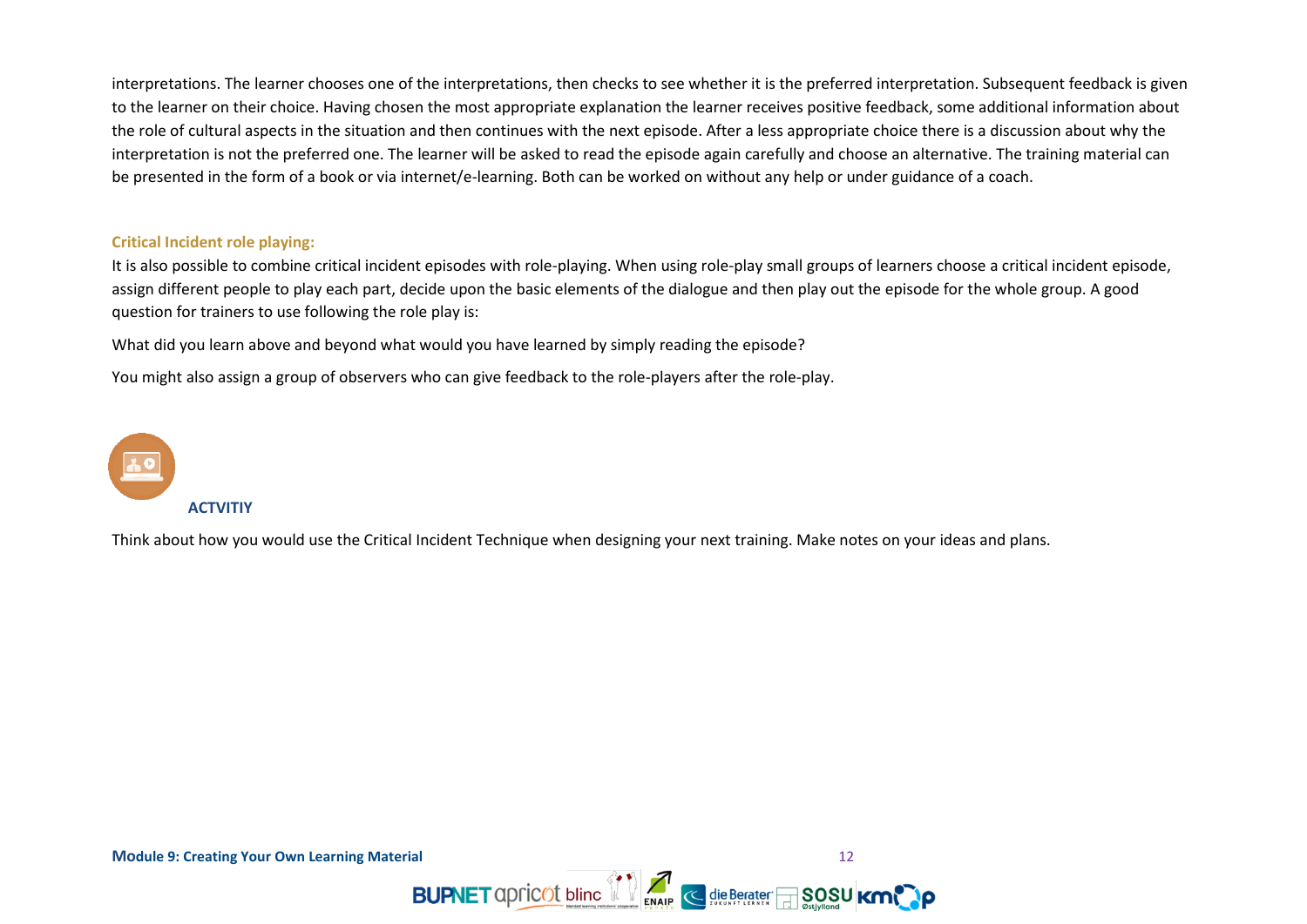# <span id="page-12-0"></span>**Section 3: Creating Role Plays**



Role plays are training activities where two or more participants take on characteristics of people other than themselves in order to attain a defined objective. Participants who are not actively involved in the role play function as observers and look for certain issues related to the overall objectives as the role play unfolds. Although a role play session may run up to an hour, which includes preparation and debriefing, the actual role play takes just a few minutes.

The most common use of role plays is to build interpersonal skills such as delegating, negotiating, managing conflicts, or giving and receiving feedback. In addition to skill development other purposes for using role plays can be attempting to create attitudinal change or generating a sense of empathy for a person of another culture.

There are many benefits to conducting role plays. Some of the most important include:

- Participants get a clear sense of identifiable skills in interpersonal situations, mechanisms and the impact of things done effectively and ineffectively Ģ
- g Participants have an opportunity to feel what it is like to try out new or enhanced skills
- Participants get a chance to feel what it is like to be in another role ģ
- By recording the role play on video, participants have the possibility to analyse and watch out for subtleties of their behaviour repeatedly g

A role play on intercultural learning usually deals with a situation in which two people (or parties) of diverging cultural backgrounds meet. These backgrounds can be either related to existing cultures or fictitious cultures.

If you would like to create a role play yourself for a specific target group, choose a scenario which is related to intercultural encounters or conflicts which might take place in a similar way in the participants` life. The scenario should include a description of the conflict situation. It might also include information on the background of the conflict. A scenario might come from a previously completed critical incident questionnaire (see above).

Likewise the roles should be relevant for the roles which the participants will face in intercultural encounters. Create scripts for the roles including all relevant information on the cultural orientation of each role. Important dimensions of cultural orientations are the way of dealing with space and time, the handling of social relations and the way of communication.

**BUPNET** apricot bline  $\left\{ \right\}$   $\left\{ \right\}$  example die Berater and **SOSU KM**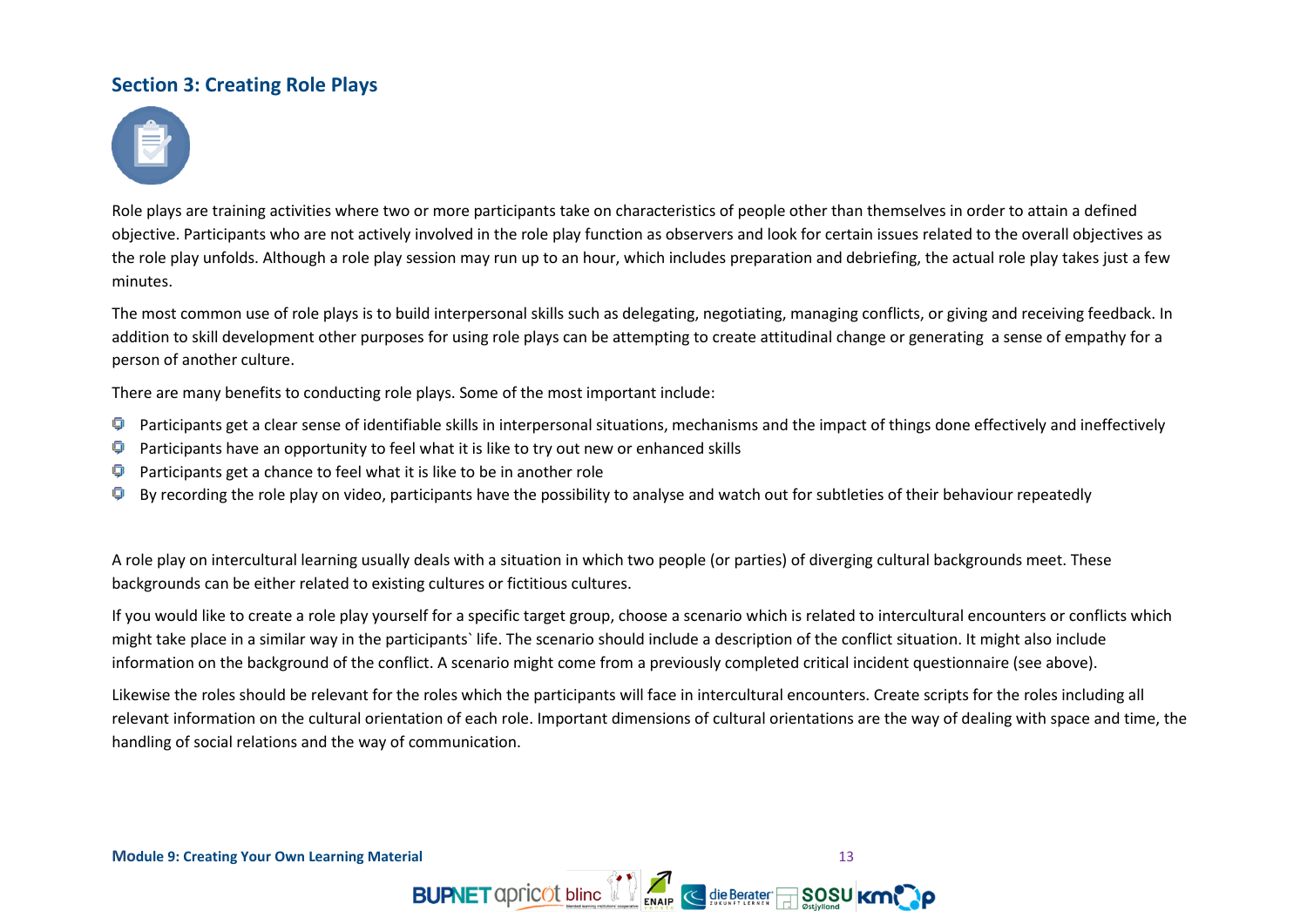Define clear tasks for your participants. You can be creative with regard to the assignment. For example, the task could consist of planning a celebration or the construction of a building, negotiating terms, discussing a certain issue, or giving feedback to somebody. Try to define a task which facilitates interactions determined by values, interests and perceptions and alternative models of behaviour.

Finally write down instructions for the actors (e.g. clothing, amount of time), the observers (issues of attention) and the conductor (introduction, procedure, debriefing).

The following paragraph contains a list of all relevant components of a role play.

#### Elements of a role play:

#### 1. Scenario

1.1. Description of the situation

1.2. Description of the conflict / background of the conflict

#### 2. Scripts / Roles

- 2.1. Dealing with space
- 2.2. Dealing with time
- 2.3. Handling of social relations (hierarchy, individualism, or collectivism)

2.4. Use of verbal and non-verbal communication (formal or informal, direct, or indirect, tolerance for conflicts, way of addressing each other, courtesy)

#### 3. Tasks

- 3.1. Planning (e.g. a celebration, the construction of something)
- 3.2. Negotiating (e.g. a contract)
- 3.2. Discussing (e.g. a controversial topic)
- 3.3. Giving feedback (e.g. with regard to motivation)

#### 4. Instructions

4.1. Actors (e.g. clothing, amount of time)

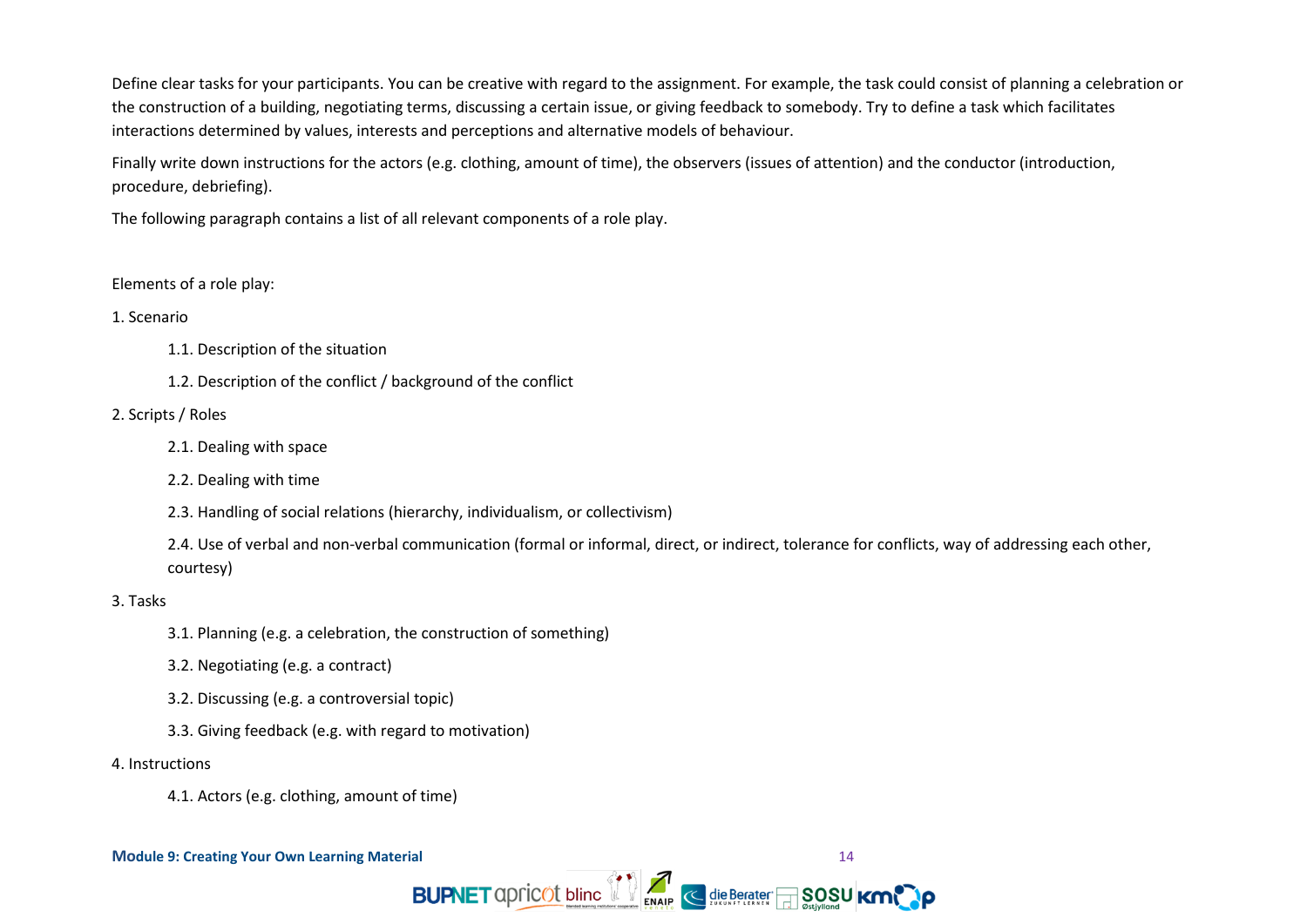- 4.2. Observers (e.g. paying attention to communication, problem-solving)
- 4.3. Conductor (introduction, procedure, debriefing)

A roleplay can be conducted as follows:

#### 1. Introduce the role play approach: Share goals and ensure understanding

First, it is important to clarify the link between the purpose of the role play and the reason that the group is involved in the training. After sharing the goals, ask for questions. Try to make sure everyone understands the purpose of the role play session.

2. Share the background of the situation and hand out the scripts

Share the situation, characters (roles), and details of the role play with the participants. The characteristics of the situation should closely match to the present or future situation of the group.

3. Recruit volunteers to play the roles and outline what the observers must do

Ask for volunteers for both roles. Assigning a defined task to the observers ensures that they remain an integral part of the role play session.

4. Give participants time to prepare for the task

Give individuals, pairs, or small groups time to prepare for their role. They will need time to think about how they will perform exactly in the role play.

**BUPNET** apricot bline  $\left\| \cdot \right\|$  and  $\left\| \cdot \right\|$  die Berater and SOSU Km

5. Set the scene and start the role play

Prepare the equipment for videotaping the session. Physically arrange furniture and other props so the role play can be started.

6. Stop the role play

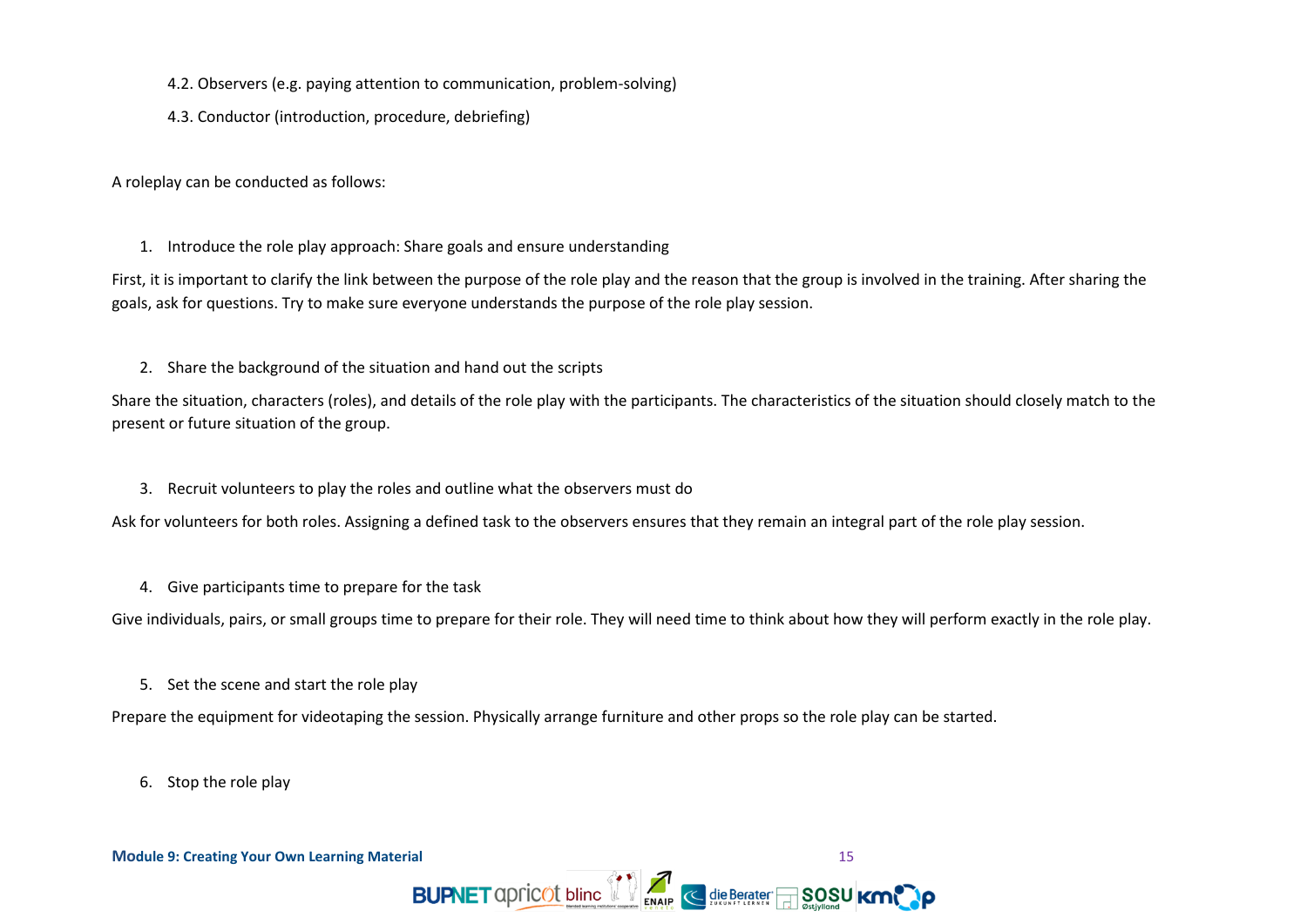Stop the role play at the appropriate time, which is usually between five to ten minutes after its start. Ask yourself if enough has happened to give the group a basis for discussion.

### 7. De-role actors

De-roling is very important because it lets people leave the role behind them and it emphasizes that they were only playing roles and not performing as themselves .To de-role the actors call them by their actual names and say for example: Please resume your regular chairs, you are no longer x and y.

#### 8. Facilitate a debriefing

Begin the debriefing with either the observers or the role players. Showing the videotaped role play might facilitate the debriefing for the role players because they get the chance to observe their own behaviour from a different perspective. Debriefing questions for the observers should derive from the task given to them at the beginning of the role play. Typical questions for observers might include the following:

- What did you see happening?
- $\Box$  How did x accomplish his/her goals?
- $\mathbb{Q}$  What did x do?
- What was the result of x's action? 9

It is important to keep the discussion descriptive in order to reduce defensiveness.

9. Discuss different approaches and help participants to draw conclusions

During the discussion you could ask people to share an approach that is different from the one just observed. Finally ask the participants to draw conclusions and apply what they have learned to their real-world situations.



Think about how role-playing could meet the needs of your learners and how you can integrate this methodology in your training activities. Make notes on your ideas.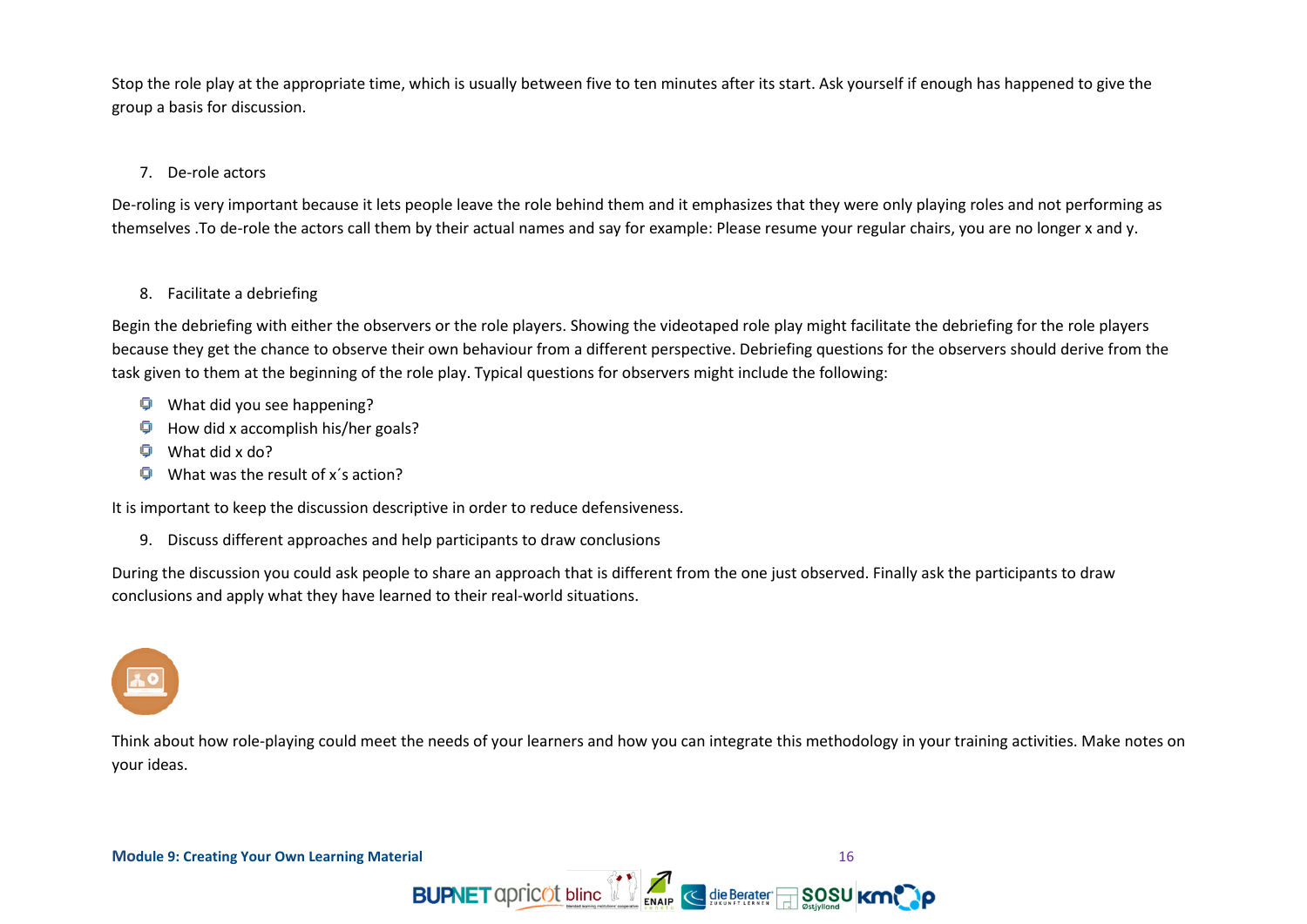# <span id="page-16-0"></span>**Section 3: Using video and films for intercultural training**



With both audio and visual components videos and films have the capacity to bring the experiences, ideas, and emotions of people from different cultures into a training program. A film always shows a certain perspective. A film about a foreign culture can show us things in new ways. Film study enables trainees to reflect on stereotypes and develop empathy. But film can also show our own culture or behaviour to ourselves in a new way. Because of its technical qualities video is especially suitable as a feedback mechanism. Actively working with video as a form of cultural expression can make us aware of our own cultural background.

Film can be used for both awareness and behavioural skills training and stimulates cognitive as well as affective learning. The medium of film comes the closest to reflecting real-life situations familiar to the trainees. It can show positive or negative consequences of a behaviour. In contrast to other methods film shows non-verbal patterns of communication very effectively. Another advantage of film is that it provides entry into topics that seem too controversial or too uncomfortable for many educators to address in other ways. There are several ways to use films in intercultural training.

You might show a ready-made training video or record your own material for a training session. There are several professional training videos on the market. They usually contain lectures on intercultural issues or case studies. Feature movies made by foreign cultures or films made by members of their own culture that deal with intercultural issues can be analysed in a training session. There is also the possibility to use YouTube video, series, commercials, news or talk shows. Documentaries can highlight specific problems faced by people from different cultural, social and economic backgrounds.

Another possibility is to have taped your own material to show in a training session. You might develop your own case studies (for example from critical incident episodes) and use them as training material. If you train people from your own culture you might show a self-produced documentary on values and traditions from people of the culture your trainees deal with. Alternatively, you might use a self-produced film about your own cultural traditions and values when training someone from another culture or country.

Analysing and discussing these kinds of films can help to raise cultural awareness by reflecting on attitudes and emotions towards other cultures.

Of course there is the possibility of filming real-life situations of people in intercultural contexts for providing feedback. But usually it is easier to tape a simulated situation. Video can be used to record learners practicing skills and then played back for evaluation. This allows the participants to improve their individual abilities in specific areas.

Using video as a feedback mechanism refers to a microteaching approach which has a long tradition in the education of teachers. Change in people often occurs when they are faced with an image of themselves that is in clear contrast with what they perceive themselves to be or what they wish to become.

**BUPNET** apricot bline 1 and 2 die Berater and 2 so su km<sup>o</sup>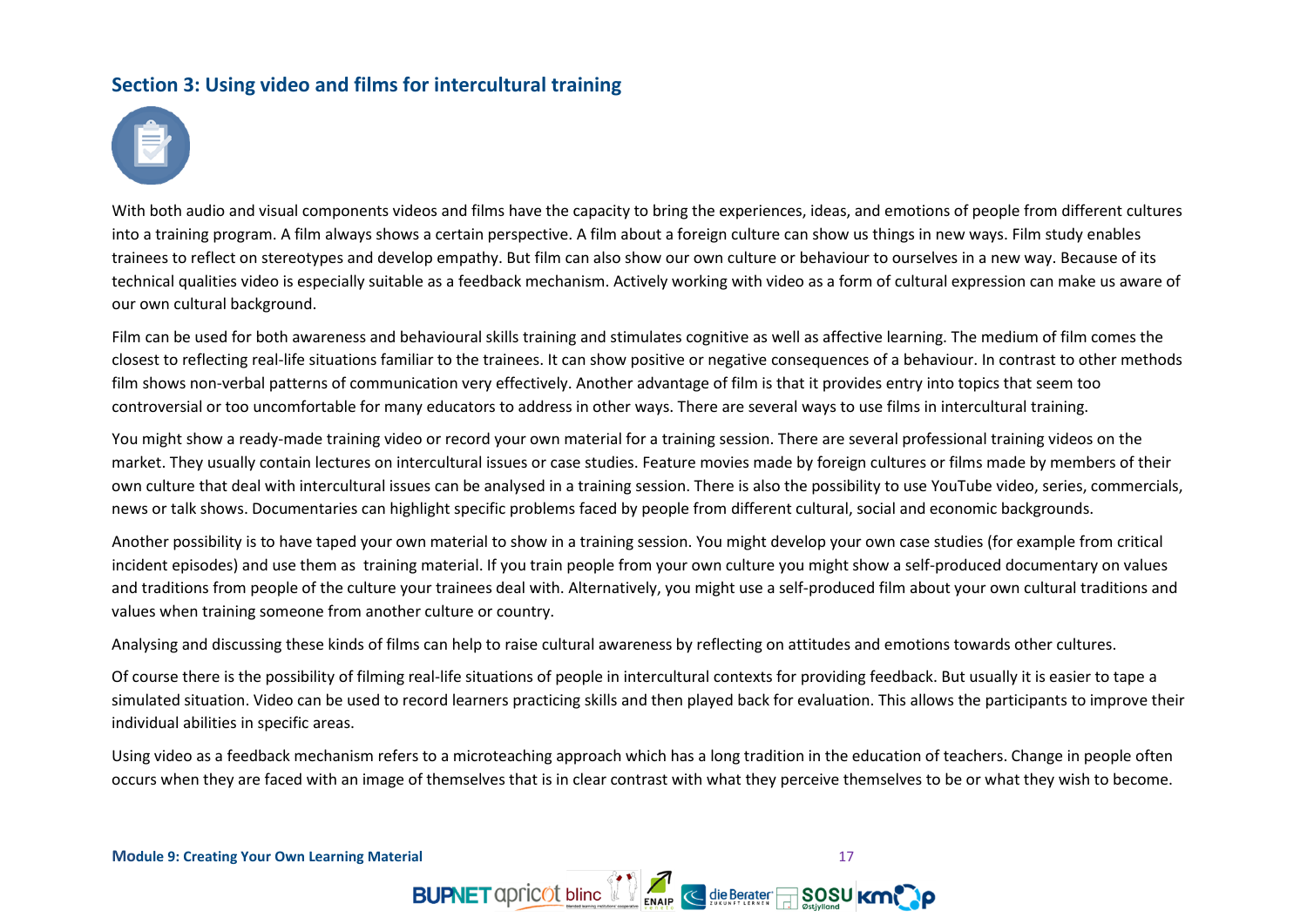A video produced with the learners during the training can be used to document the learning process. You may tape group discussions, simulation games or other exercises in order to be able to repeat things and reinforce what has been learned.

Additionally, the learners may be given the task to produce their own video in form of a play, a commercial, an interview, an instructional film or a video collage on a certain cultural or intercultural issue. By planning their own production the learners have to be very creative and reflect on the subject of their film very intensively. Actively participating in the learning process can be highly motivating and raise the learner's awareness of intercultural issues.

If you decide to show a ready-made film in a classroom, workshop, or seminar first of all you have to locate appropriate sources. Recent technology has given us easy access to a wealth of materials. The biggest difficulty is not finding material, but rather choosing from a wide variety of materials from around the world.

As we begin to locate and preview cross-cultural films questions arise as to how to evaluate them. The place to begin is with the interests and needs of your particular group. Think about whether the content and level of difficulty is appropriate for your learners. Additionally you have to decide whether your group is emotionally prepared to handle films that deal with sensitive, controversial issues. Another criterion for evaluation is the geographical relevance. Depending on where you live, you might find certain films particularly interesting.

One of the most difficult problems we face is how to evaluate films and videos for accuracy and reliability in depictions of cultures. In some cases, we ourselves may have the background and experience with a particular culture to judge the merits of a film. But as a multicultural educator we are often in the position of dealing with cultures outside our own area of expertise. Try to seek as much information as you can get about the film. Use film reviews and critical reviews to examine the qualifications of the filmmaker and their advisers concerning the depicted culture and the reactions of the audience. Finally check out the aesthetics of the film.

Nowadays there are many tools available for creating your own film material or even producing your own animated (teaching) videos.

If you are interested in producing your own film material you have to plan it carefully before you start. Answer the following questions:

- What is the content of the film?
- Who do you want to reach?
- What do you want to achieve?
- What kind of what kind of approach will support the aims of the film?
- What resources can you use for the production?
- Is film the appropriate media for the content and aims of the training?

As soon as the idea of producing a film begins to become more concrete, you should create a script. A script contains a preliminary title, the subject, the content you want to teach, a rough structure, a planning of the process and a definition of the aim and the target group. After that you have to create a

BUPNET apricot bline 1 and 6 die Berater 50 SUSU Km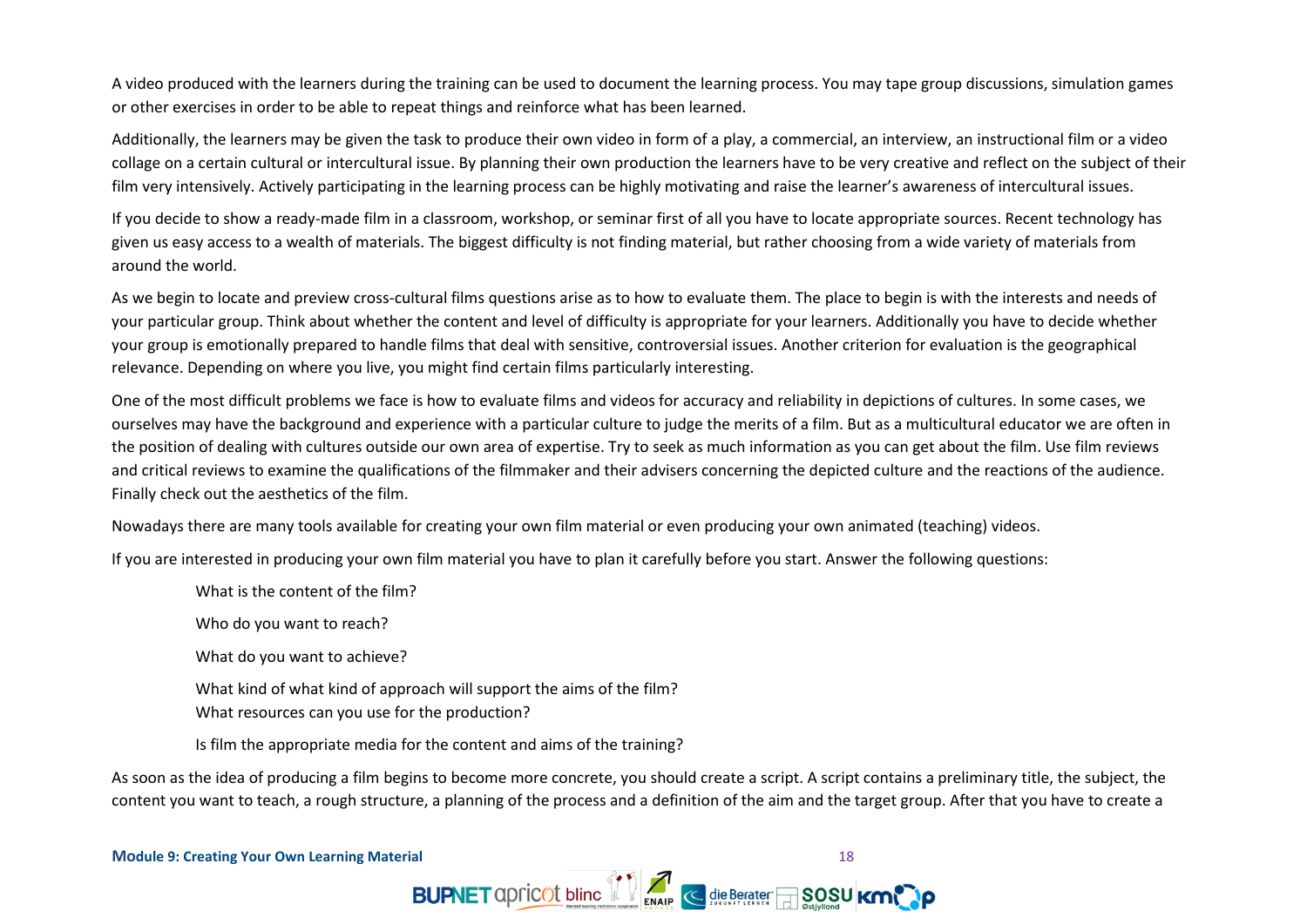more detailed plan, including the storyboard, the technical equipment and staff required and the amount of time, finance and other resources available for film production.

If you have chosen a film or created your own video material you have to think about how to integrate it in a training session. When showing any kind of film take care to note the major targets for the session and the specific objectives for the use of video. Tell the viewers what to expect, giving special attention to elements that are emotionally sensitive. Give viewers instructions on what they should especially attend to. Some viewers might be asked to pay attention to the dialogue between two actors while others watch their actions. You can also give groups of viewers one or two questions to think about as they watch the video. Specific tasks produce more focused observations and richer follow-up discussion. After having watched the video start by asking for general reactions in order to give the viewers a chance to voice their strongest responses and feelings before moving into the planned debriefing. In the discussion ensure that the tasks assigned to the viewers are highlighted and given special attention.

Critical incident films can also be integrated in e-learning units because they follow the basic outlines of programmed learning. Audio visual critical incidents can be used in the same way as written critical incident episodes in critical incident exercises, conflict resolution exercises or as a cultural assimilator. However they have the advantage of showing vividly aspects of non-verbal communication.

If you decide to use video as a feedback mechanism it is very important to prepare the participants carefully. Do not start with the video feedback right at the beginning but rather later on in the course. Begin with simple role-plays without taping them. It can help if you as a trainer take part yourself and if you include the learners in setting up the technical equipment. Give clear statements on the procedure, on the criteria of observation and the evaluation. For the evaluation you might show the whole video or just parts of it, for example only the positive aspects. Finally the participants can compare their own videos of a situation under different circumstances or compare the videos of different participants. However, it is very important to make clear which aspects participants should focus on when reflecting on their behaviour.

If you would like to produce a video with your learners during the training to focus on certain subject, avoid frustrations by managing expectations early on with regard to the aesthetic quality of the participants work (since they are not professional filmmakers!) Additionally, do not overtax the learners by giving them too many tasks at the same time. Give clear directions concerning the time frame, the content of the video, the procedure and the use of the technical equipment and other properties. The learners` video productions should be evaluated immediately in the training session being run. For the evaluation it could be interesting to look at why a certain form was chosen, what important aspects should be noted, or what difficulties arose. These kinds of productions might prove to be very useful for educational purposes. If you would like to use the material again, in different contexts, you must have the participant's permission.

In the end, which method you choose will depend on your target group and training objectives. All support materials, exercises and discussions used in connection with the videography approach should be designed with the appropriate training objectives in mind.

**Module 9: Creating Your Own Learning Material** 19

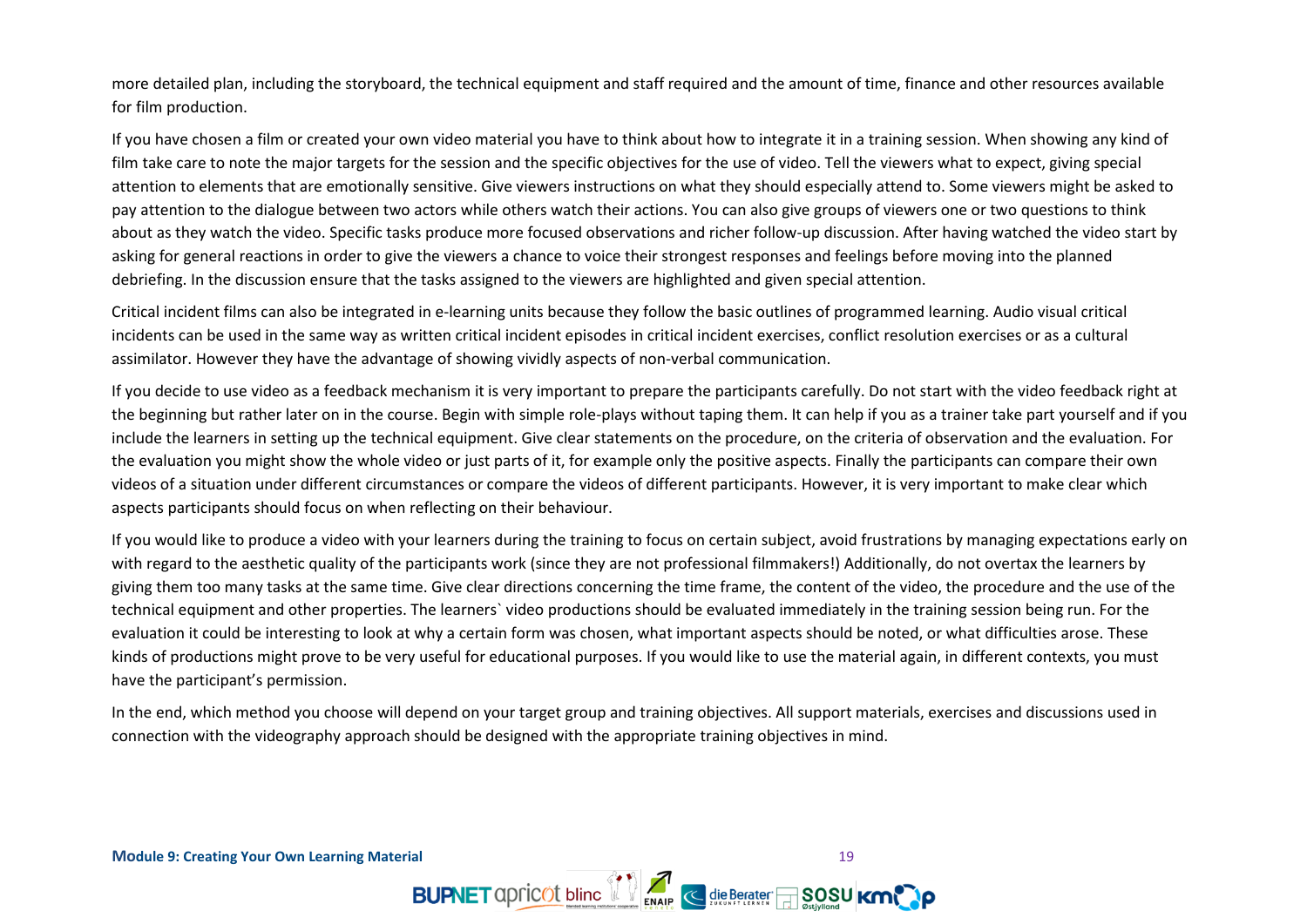

Think about possible uses of video/film in your training. Make notes on your ideas and plans.



Below, you can find a list of free video editing software.

| <b>iMovie</b>          | Video editing software on <b>iOS</b> devices                                     | Free to use on Mac (software), iPad (app) and iPhone (app)<br>If the app can't be found on mobile iOS devices it can be<br>downloaded (and also updated) from the app store.                                                                                                                                                 |
|------------------------|----------------------------------------------------------------------------------|------------------------------------------------------------------------------------------------------------------------------------------------------------------------------------------------------------------------------------------------------------------------------------------------------------------------------|
| <b>HitFilm Express</b> | <b>MAC, Windows</b><br>https://fxhome.com/product/hitfilm-express                | Named one of the best free editing tools next to iMovie<br>Free to download and use, add ons can be bought from an<br>included store but are not at all necessary for basic video<br>editing<br>Offer free video tutorials on their website covering all<br>kinds of topics regarding the video editing with the<br>software |
| <b>DaVinci Resolve</b> | MAC, Windows, Linux<br>https://www.blackmagicdesign.com/products/davinciresolve/ | More advanced video editing software with more options<br>and functions.<br>Easy to use interface, according to their page "The cut<br>page has a streamlined interface that's fast to learn for<br>new users and designed for speed".<br>Completely free to download and use                                                |
| <b>VSDC</b>            | <b>Windows</b><br>https://www.videosoftdev.com/                                  | Rather old-fashioned and interface is not super intuitive<br>Good enough for simple edits                                                                                                                                                                                                                                    |

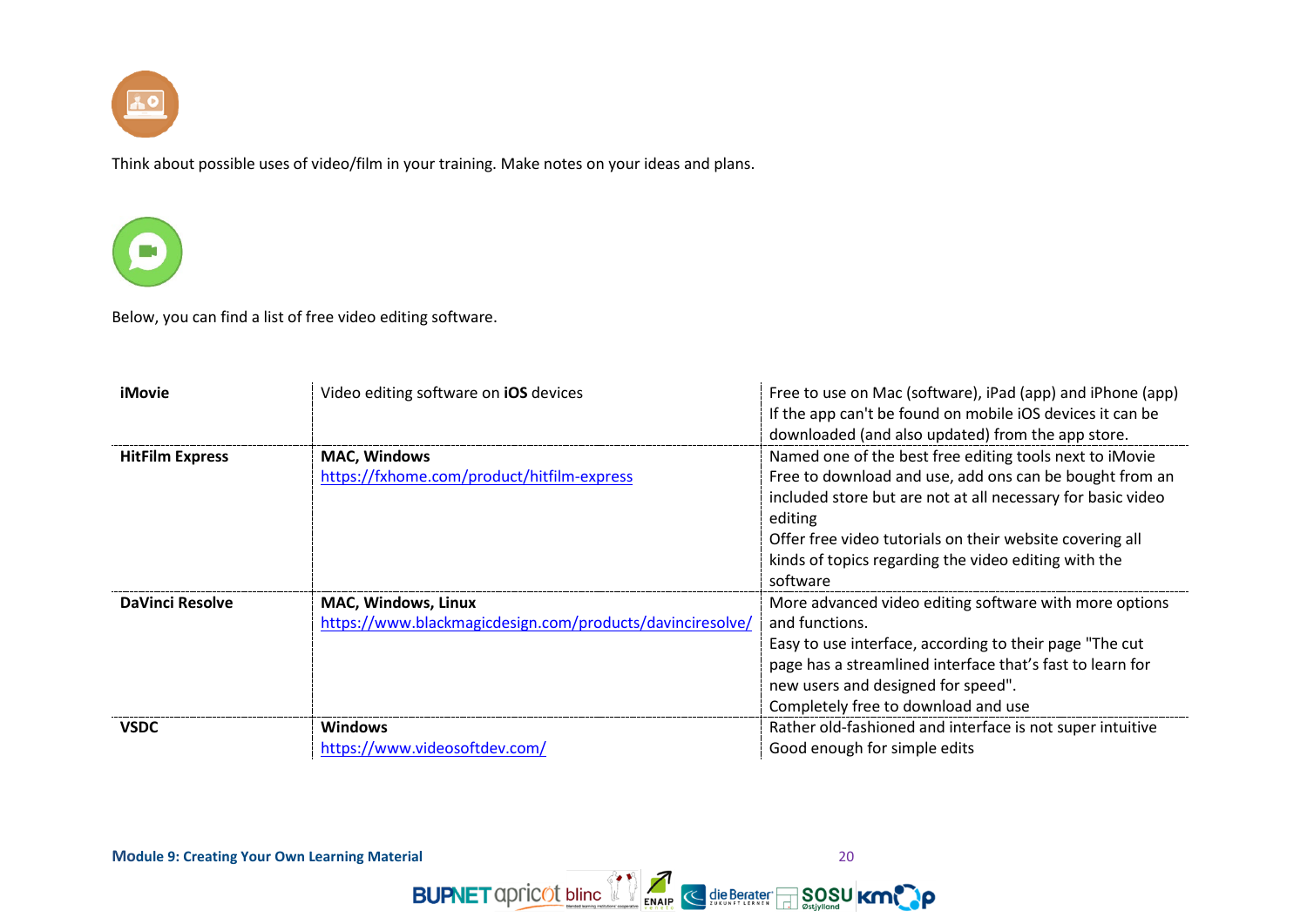## **General tips for filming videos**

- Try to place the camera at eye height so you can look straight into it and don't have to look up or down when filming yourself or somebody else speaking to the camera
- When filming with a phone: Turn it sideways and film in horizontal mode (the exception being videos that are produced for social media outlets like Instagram only) and carefully clean the camera lens to remove smudges and fingerprints with a soft cloth before filming
- If you can, use a tripod, or try to find something else to prop up the camera like a stack of books or a shelf for example. Having stable footage will improve the video quality massively.
- Usually, the microphone on a camera or phone is just fine for simple videos. However, if you want to improve your footage or are in a busier place, try using an external microphone. This could just be a phone with an audio recording app running that can be placed closer to the speaker. If you are using an external microphone you will have to combine the separate audio and video files in a video editing software. TIP: When audio and video recording are started clap loudly once before you start talking so you have a visual and audible mark to synchronise the audio to the video.
- When filming outside on sunny days it's usually best to not film with backlight. This means that the sun (or any light source for that matter) should not be behind the subject you are filming and therefore shining directly into the camera and only lighting the subject from the back, but instead behind the camera person and therefore lighting the scene from the same side you are filming from



A needs-driven training session should be designed based on a needs assessment and should ideally contain learning materials that are explicitly designed for the respective group of trainees and directly target their needs. There are several options for designing your own learning material. A very versatile option is the "Critical Incident Technique" where the target group of the training or the learners themselves report on typical intercultural situations that arise in their everyday work. With the help of the results different forms of learning activities can be produced. Furthermore it can be useful to work with individually designed role plays or videography approaches that can be adapted to the needs of the learners.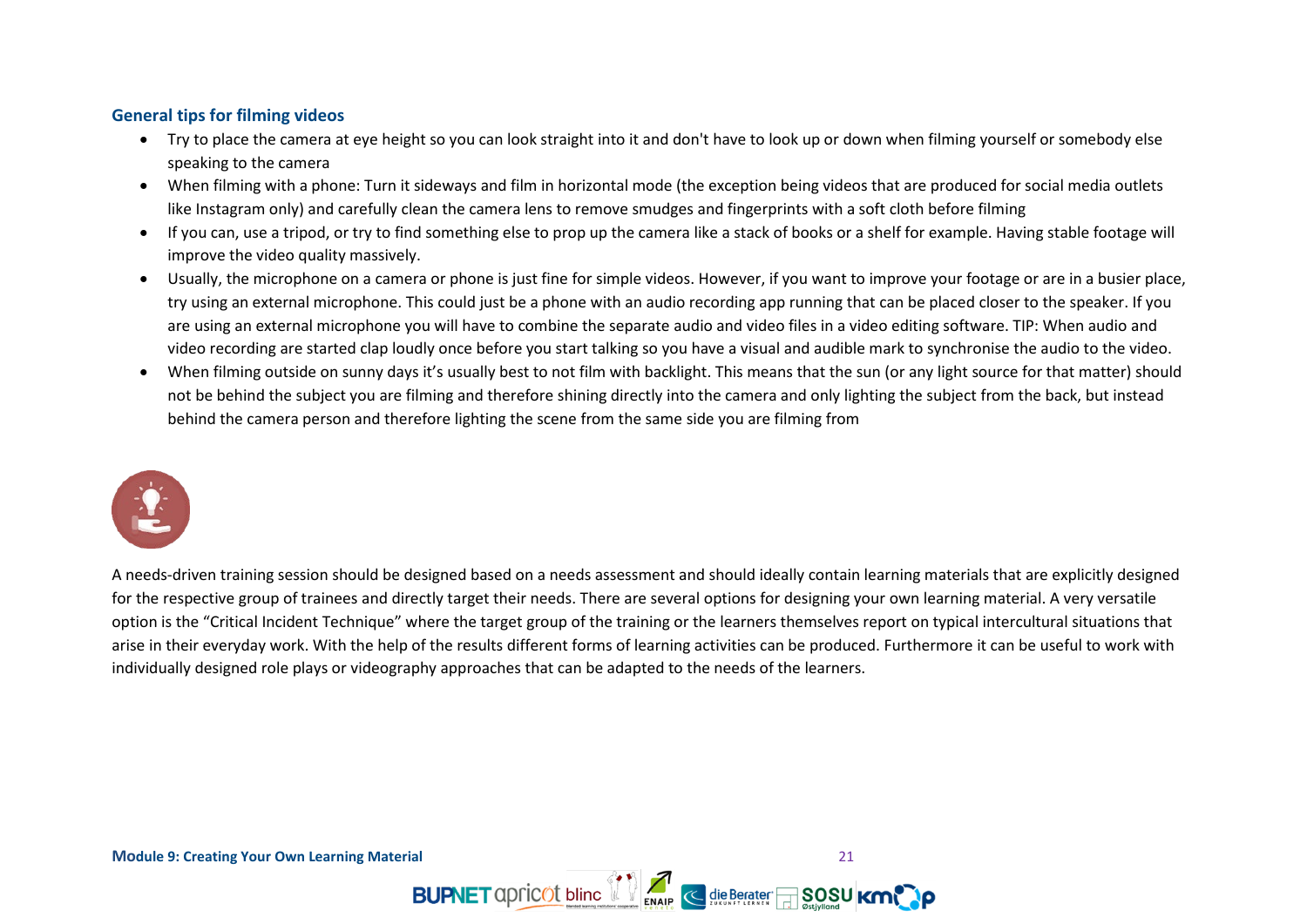# CRITICAL INCIDENT QUESTIONNAIRE

Please describe a situation where you have been in contact with a person from another cultural background that was critical to you and/or involved a conflict.

1. Give a headline to the situation

2. What happened? Where and when did it happen? Who was involved?

3. What happened before the situation that might have influenced it?

4. Have there been any issues resulting in a conflict?

5. What happened after the situation?

**Module 9: Creating Your Own Learning Material** 22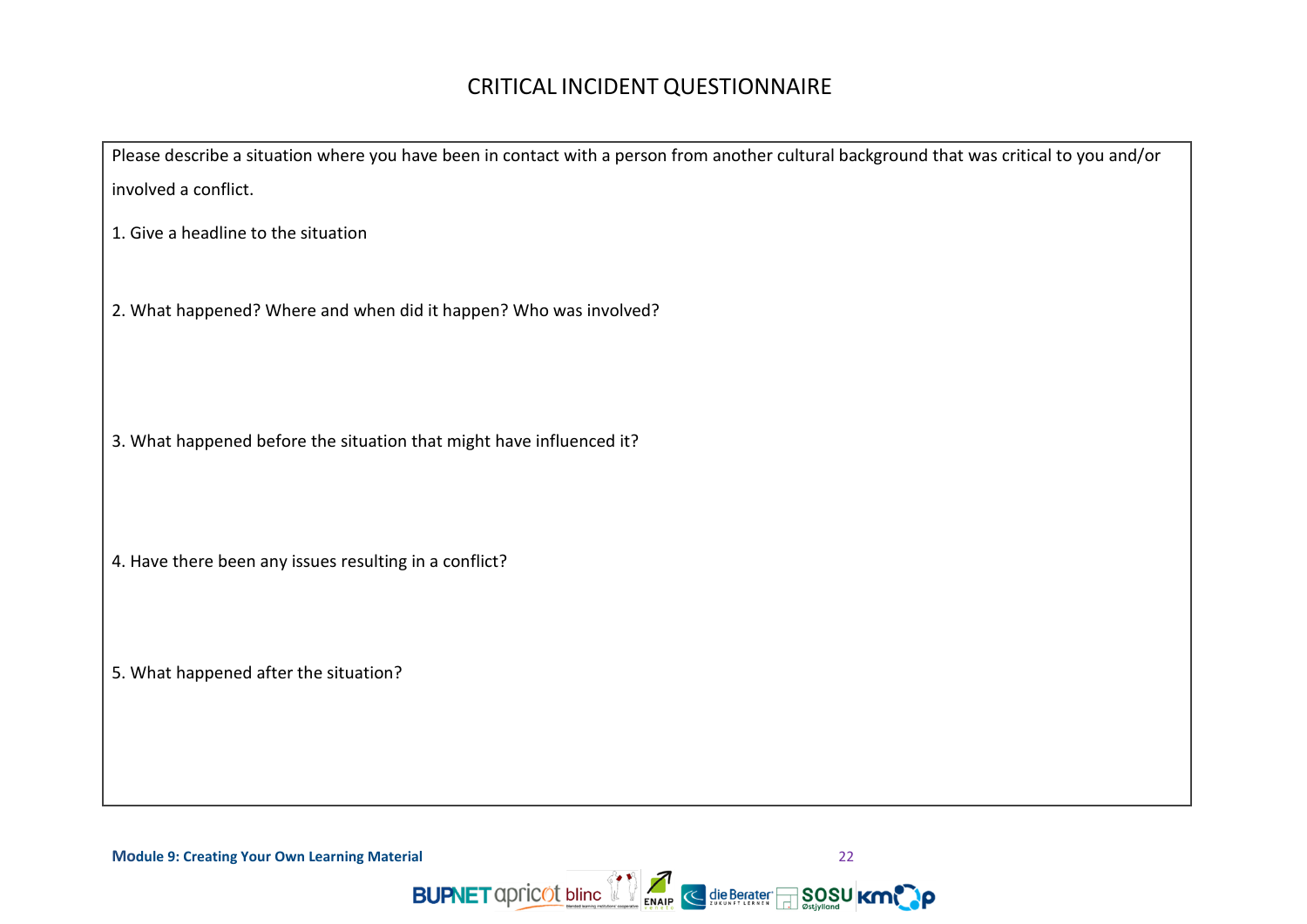6. What do you think was the reason for the conflict?

7. What have you learned from the situation?

8. What were your feelings about the situation?

9. Could you have done anything differently?